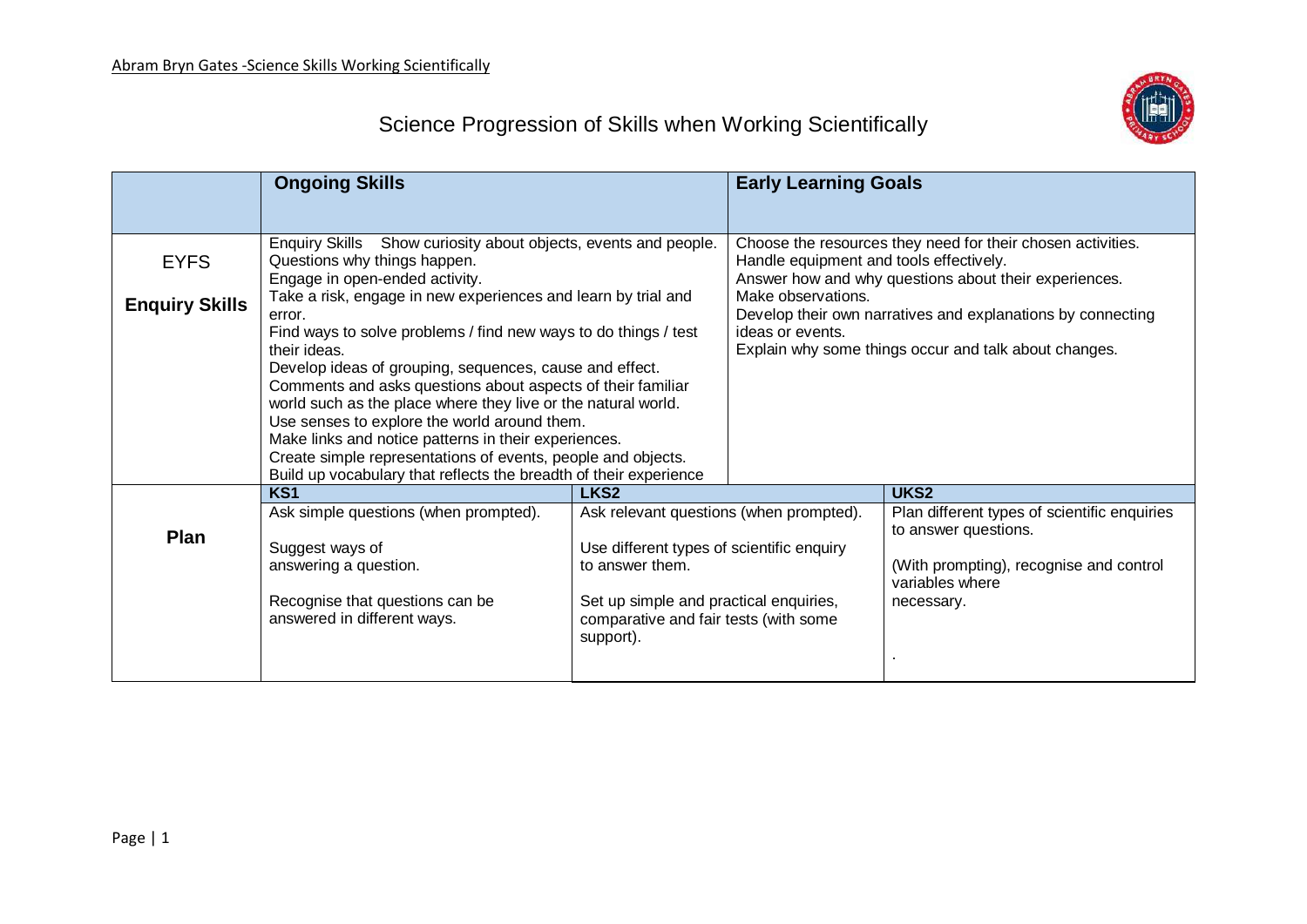| <b>Do</b>     | Make relevant observations using<br>simple equipment.<br>Conduct simple tests, (with support).<br>Identify and classify (with guidance).                           | Make systematic and careful observations<br>using a range of equipment, including<br>thermometers and data loggers.<br>Take accurate measurements using<br>standard units, where appropriate.                                                                                                             | Select(with prompting) and use<br>appropriate equipment to take readings.<br>Take precise measurements using<br>standard units.<br>Take repeat readings<br>when appropriate.                                                                                                                                                  |
|---------------|--------------------------------------------------------------------------------------------------------------------------------------------------------------------|-----------------------------------------------------------------------------------------------------------------------------------------------------------------------------------------------------------------------------------------------------------------------------------------------------------|-------------------------------------------------------------------------------------------------------------------------------------------------------------------------------------------------------------------------------------------------------------------------------------------------------------------------------|
| <b>Record</b> | Record and communicate their findings in<br>a range of ways and begin to use simple<br>scientific language.<br>Gather and record data to help answer<br>questions. | (With modelling and guidance), gather,<br>record, classify and present data in a<br>variety of ways to help to answer<br>questions.<br>(With prompting), record findings using<br>simple scientific language, drawings and<br>labelled diagrams.<br>Record findings using keys, bar<br>charts, and tables | Take and process repeat readings.<br>Record data and results.<br>Record data using labelled diagrams,<br>keys, tables and charts.<br>Use line graphs to<br>record data.                                                                                                                                                       |
| <b>Review</b> | Recognise findings.<br>Use their observations and ideas to<br>suggest answers to simple questions.                                                                 | Report on findings from enquiries,<br>including oral and written<br>explanations, of results and conclusions.<br>Report on findings from enquiries using<br>displays or presentations.<br>Identify differences, similarities or<br>changes related to simple scientific ideas<br>and processes.           | Report and present findings from<br>enquiries, including conclusions and<br>causal relationships.<br>Report and present findings from enquiries<br>in oral and written forms such as displays<br>and other presentation.<br>Report and present findings from<br>enquiries, including explanations of, and<br>degree of, trust |